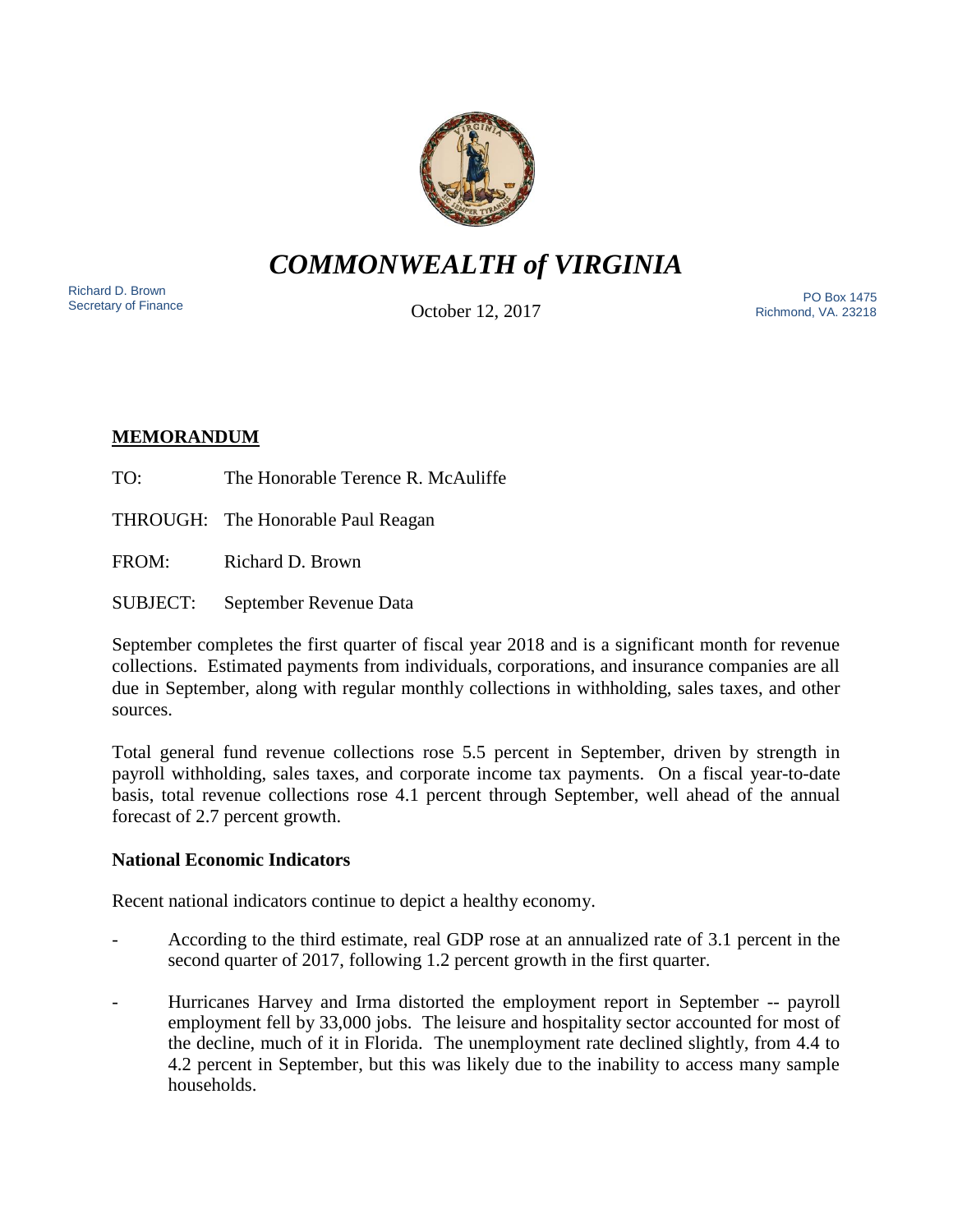October 12, 2017 Page 2 of 4

- The hurricanes have also caused volatility in initial claims for unemployment. Claims fell by 12,000 to 260,000 during the week ending September 30. The four-week moving average fell by 9,500 to 268,250.
- The Conference Board's index of leading indicators rose 0.4 percent in August following a 0.3 percent increase in July, suggesting the expansion should remain solid in the months ahead.
- The Conference Board's index of consumer confidence fell from 120.4 to 119.8 in September, the first decline since June. The present conditions component fell and the expectations component increased for the month. Again, Hurricane Harvey likely impacted this report.
- Conditions in the manufacturing sector improved in September. The Institute of Supply Management index rose from 58.8 to 60.8, its second consecutive monthly gain and the fifth in the past six months. The index suggests that factory production should strengthen over the coming months.
- The CPI rose 0.4 percent in August after a 0.1 percent increase in July and no change in June. The index stands 1.9 percent above August 2016. Core inflation (excluding food and energy prices) rose by 0.2 percent and is 1.7 percent above a year ago.
- At its September meeting, the Federal Reserve maintained the federal funds target rate at 1.00 to 1.25 percent.

### **Virginia Economy**

In Virginia, payroll employment rose 1.4 percent in August from a year ago. Northern Virginia posted growth of 1.3 percent; Hampton Roads declined 0.6 percent; and Richmond-Petersburg rose 2.4 percent. The seasonally adjusted unemployment rate was flat at 3.8 percent in August and stands 0.3 percentage point below August of 2016.

The Virginia Leading Index rose 0.7 percent in August after remaining unchanged in July. All components -- the U.S. leading index, auto registrations, future employment, and initial claims for unemployment -- improved in August. The index for Lynchburg declined, while the indexes in the remaining ten metro areas increased.

### **September Revenue Collections**

Total general fund revenue collections rose 5.5 percent in September, driven by strength in payroll withholding, sales taxes, and corporate income tax payments. On a fiscal year-to-date basis, total revenue collections rose 4.1 percent through September, well ahead of the annual forecast of 2.7 percent growth.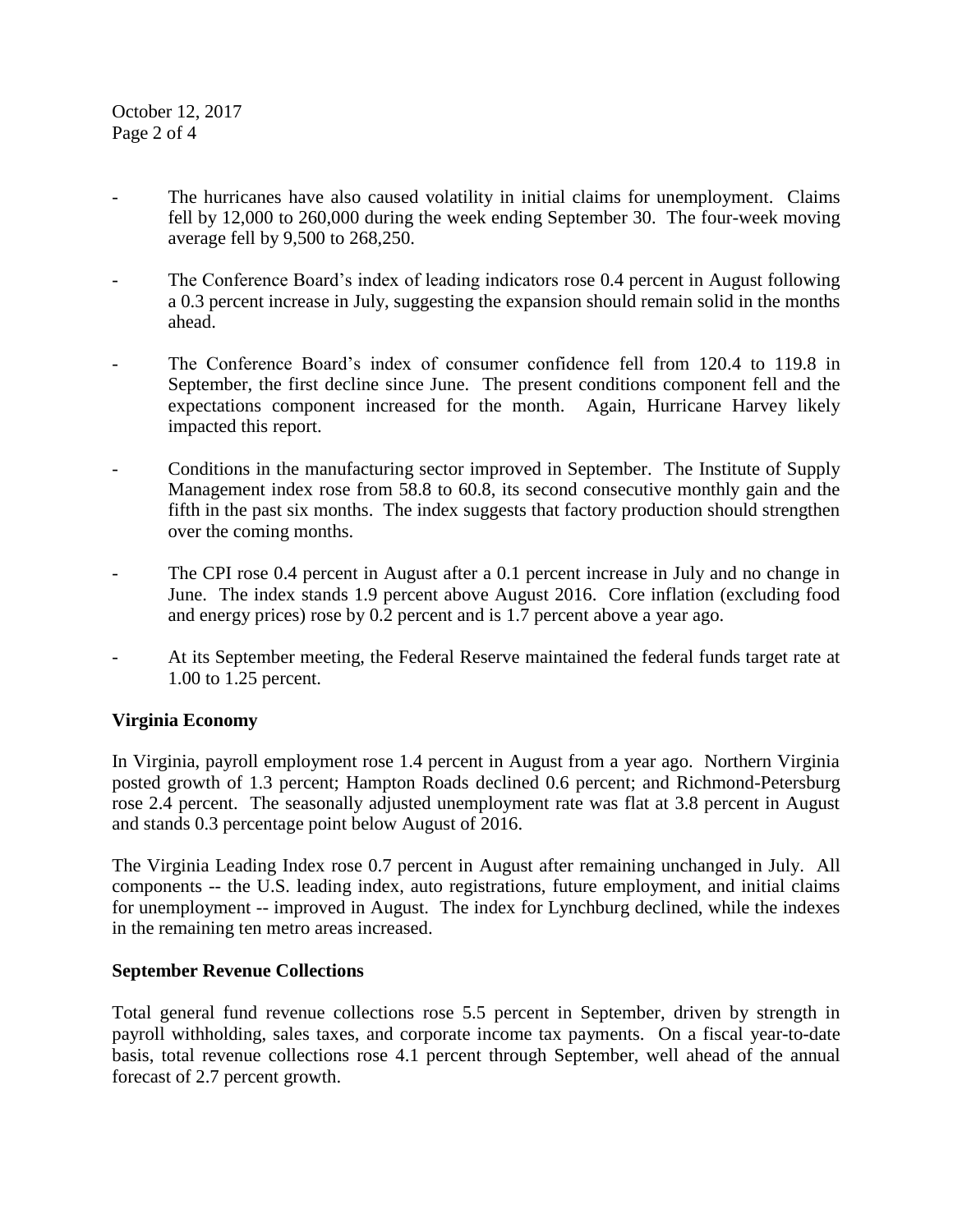October 12, 2017 Page 3 of 4

*Net Individual Income Tax (70% of general fund revenues)*: Through the first quarter of the fiscal year, collections of net individual income tax rose 2.9 percent from the same period last year, close to the annual estimate of 2.6 percent growth. Performance in each component of individual income tax is as follows:

*Individual Income Tax Withholding (63% of general fund revenues)*: Collections of payroll withholding taxes grew 5.0 percent for the month. Year-to-date, withholding collections are 4.0 percent ahead of the same period last year, well ahead of the annual estimate of 1.8 percent growth.

*Individual Income Tax Nonwithholding (17% of general fund revenues)*: September is a significant month for collections in this source since the first estimated payment for fiscal year 2018 is due. Collections rose 0.6 percent in September from last year. Yearto-date collections were \$463.8 million compared with \$470.8 million in the same period last year, falling by 1.5 percent and trailing the annual estimate of 7.0 percent growth.

*Individual Income Tax Refunds*: Through September, the Department of Taxation issued \$126.7 million in refunds compared with \$114.9 million in the same period last year, a 10.3 percent increase.

*Sales Tax (18% of general fund revenues)*: Collections of sales and use taxes, reflecting August sales, rose 5.0 percent in September. On a year-to-date basis, collections have risen 2.7 percent, close to the annual estimate of 2.8 percent growth.

*Corporate Income Tax (4% of general fund revenues)*: As with nonwithholding, September is a significant month for collections in this source, as the first estimated payment for the fiscal year is due. Corporate collections were up 20.8 percent for the month.

On a year-to-date basis, collections of corporate income taxes were \$252.7 million compared with \$197.5 million in the same period last year, a 27.9 percent increase compared with the annual forecast of 1.6 percent. Corporate refunds are lagging last year's pace and October and November will provide a clearer picture in this source as extension returns are processed.

*Wills, Suits, Deeds, Contracts (2% of general fund revenues)*: Collections of wills, suits, deeds, and contracts – mainly recordation tax collections – were \$32.4 million in September, compared with \$35.1 million in September of last year, a decline of 7.8 percent. On a year-to-date basis, collections are down 2.3 percent, trailing the annual forecast of 3.4 percent growth.